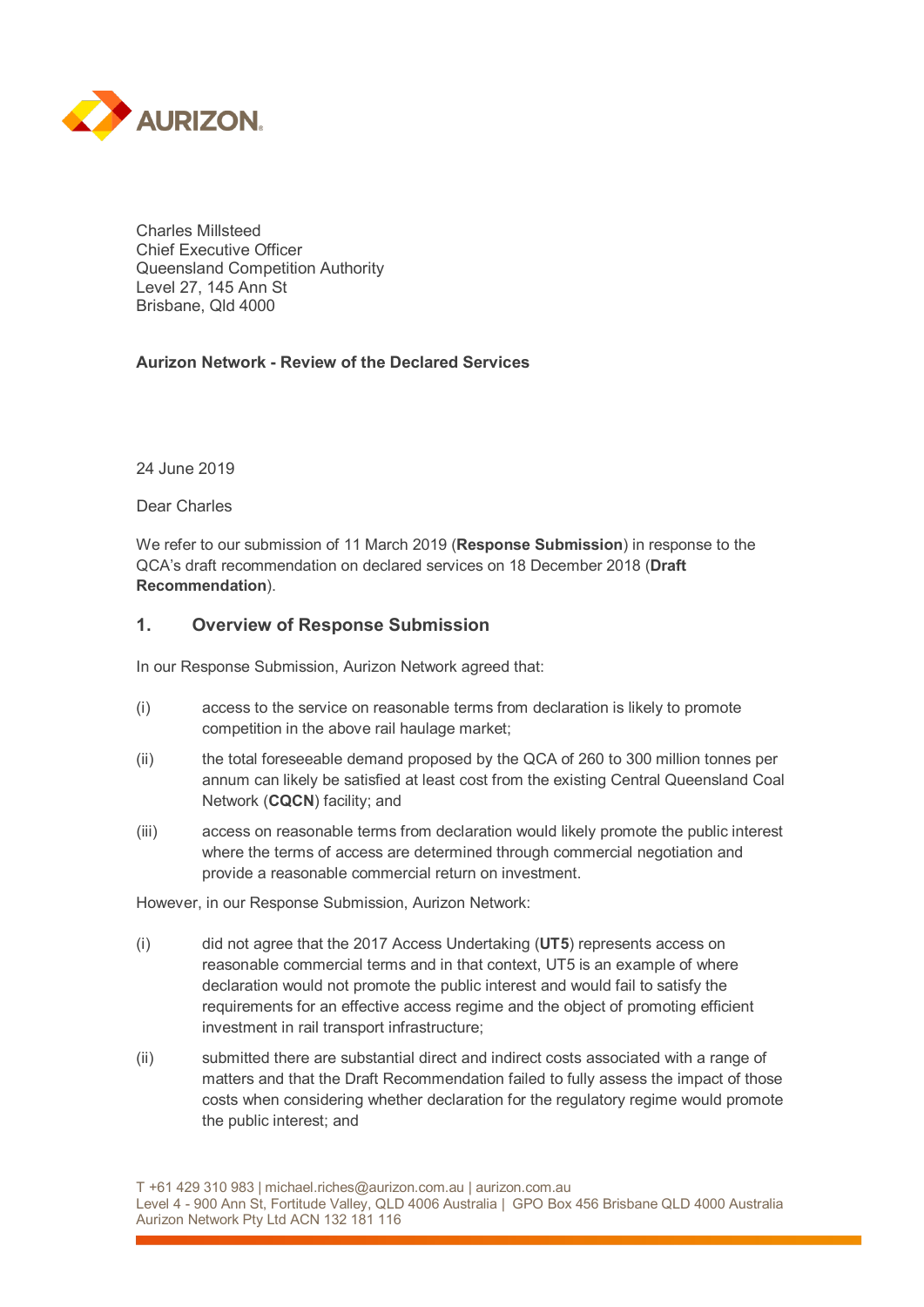(iii) submitted that the declaration should be subject to periodic review every ten years to ensure that the declaration criteria continue to be met in a technologically developing market and for consistency with other regulatory arrangements in the rail industry.

# **2. Material change in circumstances**

On 3 May 2019, Aurizon Network submitted a Draft Amending Access Undertaking (**the 2019 DAAU**) to the QCA seeking to make amendments to UT5.

The 2019 DAAU was developed in consultation with a significant number of Aurizon Network's customers in the CQCN and comprises a package of agreed financial and operational modifications to UT5.

The package of financial and operational benefits negotiated as part of the 2019 DAAU address a number of matters that are relevant to declaration of the service, including concerns that Aurizon Network raised in its Response Submission. As a consequence of the matters agreed with industry in the 2019 DAAU, Aurizon Network is now able to support the declaration of the service for a term of 20 years until 8 September 2040.

## **3. Impact of 2019 DAAU on the Response Submission**

(i) Promoting public interest, an effective access regime and promoting efficient investment in rail transport infrastructure

The 2019 DAAU builds on the commercial terms reflected in UT5 and delivers significant operational improvements to customers in return for increased financial benefits to Aurizon Network. Consequently, the 2019 DAAU represents access on reasonable commercial terms. That fact, coupled with a longer declaration period of 20 years, creates longer-term certainty for investors in mining operations and to Aurizon Network for investment in the rail infrastructure.

As a consequence of these matters and in the context of the 2019 DAAU, declaration for a 20 year period would promote public interest, reflects an effective access regime and promotes efficient investment in rail transport infrastructure.

(ii) Costs

In return for greater operational benefits for industry, the terms of the 2019 DAAU also provide greater certainty and lower regulatory risk for Aurizon Network on both its past and future investment in the rail infrastructure. The secured financial return over the longer term proposed in the 2019 DAAU overcomes the concerns raised by Aurizon Network in its Response Submission with respect to the direct and indirect costs associated with regulation.

### (iii) Periodic review of declaration

In Aurizon Network's Response Submission, we submitted that the declaration should be reviewed every 10 years which would be consistent with other regulatory arrangements in the rail sector.

The Response Submission was made against the background of UT5. Since then, industry and Aurizon Network have negotiated longer term commercial benefits and incentives which are not reflected in other rail sector arrangements.